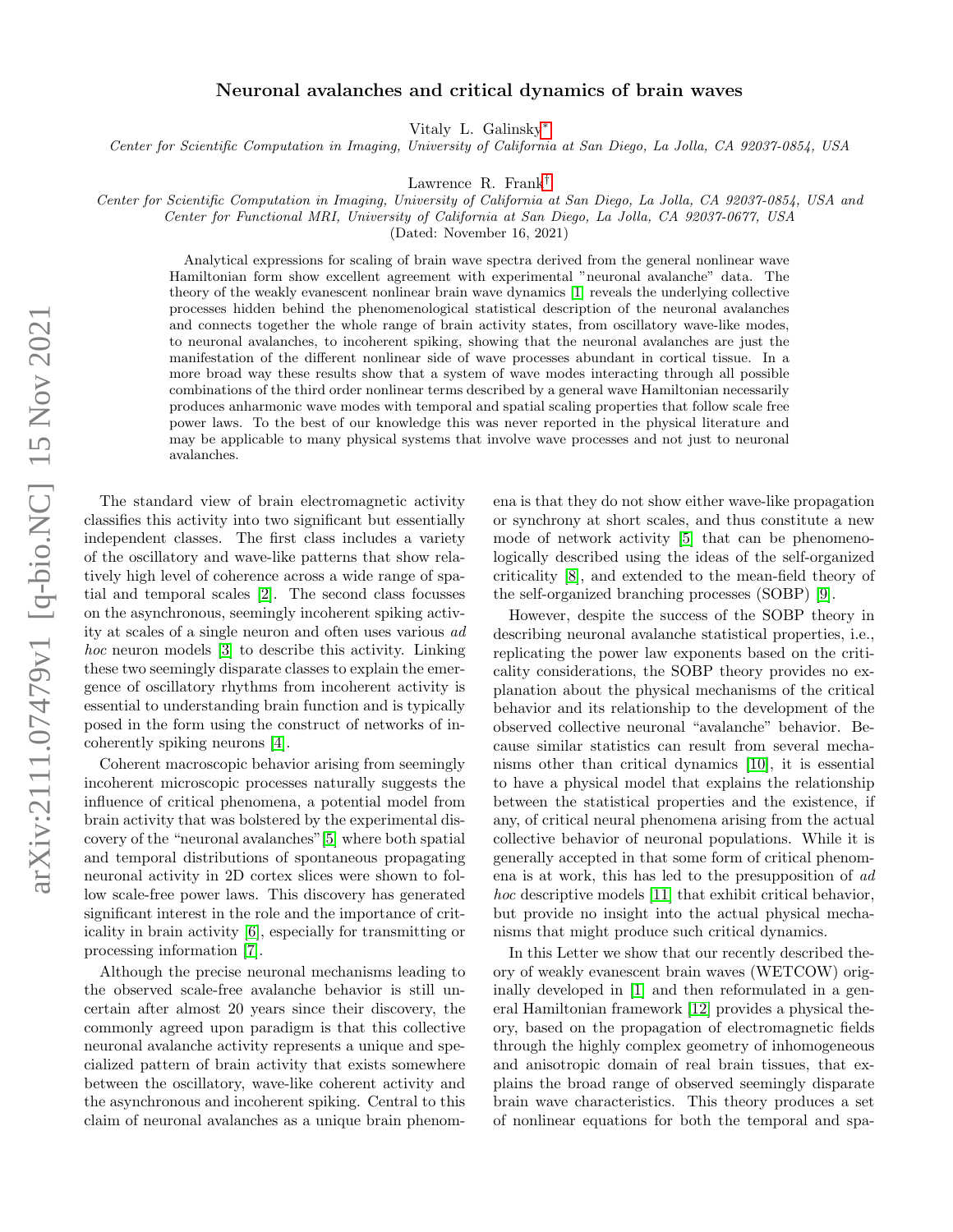tial evolution of brain wave modes that includes all possible nonlinear interaction between propagating modes at multiple spatial and temporal scales and degrees of nonlinearity. This theory bridges the gap between the two seemingly unrelated spiking and wave 'camps' as the generated wave dynamics includes the complete spectra of brain activity ranging from incoherent asynchronous spatial or temporal spiking events, to coherent wave-like propagating modes in either temporal or spatial domains, to collectively synchronized spiking of multiple temporal or spatial modes. Consequently, we demonstrate that the origin of these 'avalanche' properties emerges directly from the same theory that produces this wide range of activity and does not require one to posit the existence of either new brain activity states, nor construct analogies between brain activity and ad hoc generic 'sandpile' models.

Following [\[12\]](#page-5-13) we begin with a nonlinear Hamiltonian form for an anharmonic wave mode

$$
H^{s}(a, a^{\dagger}) = \Gamma a a^{\dagger} + a a^{\dagger} \left[ \beta_{a} a + \beta_{a^{\dagger}} a^{\dagger} - 2 \alpha \left( a a^{\dagger} \right)^{1/2} \right] (1)
$$

where a is a complex wave amplitude and  $a^{\dagger}$  is its conjugate. The amplitude a denotes either temporal  $a_k(t)$  or spatial  $a_{\omega}(x)$  wave mode amplitudes that are related to the spatiotemporal wave field  $\psi(x, t)$  through a Fourier integral expansions

$$
a_k(t) = \frac{1}{2\pi} \int_{-\infty}^{\infty} \psi(x, t) e^{-i(kx + \omega_k t)} dx, \tag{2}
$$

$$
a_{\omega}(x) = \frac{1}{2\pi} \int_{-\infty}^{\infty} \psi(x,t)e^{-i(k_{\omega}x + \omega t)}dt,
$$
 (3)

where for the sake of clarity we use one dimensional scalar expressions for spatial variables  $x$  and  $k$ , but it can be easily generalized for the multi dimensional wave propagation as well. The frequency  $\omega$  and the wave number k of the wave modes satisfy dispersion relation  $D(\omega, k) = 0$ , and  $\omega_k$  and  $k_\omega$  denote the frequency and the wave number roots of the dispersion relation (the structure of the dispersion relation and its connection to the brain tissue properties has been discussed in [\[1\]](#page-5-2)). The multiple temporal  $a_k(t)$  or spatial  $a_{\omega}(x)$  wave mode amplitudes can be used to define the time dependent wave number energy spectral density  $\P_k(t)$  or the position dependent frequency energy spectral density  $\P_{\omega}(x)$  for the spatiotemporal wave field  $\psi(x, t)$  as

$$
\P_k(t) = |a_k(t)|^2
$$
,  $\P_\omega(x) = |a_\omega(x)|^2$ , (4)

or alternatively we can add additional length or time normalizations to convert those quantities to power spectral densities instead.

The first term  $\Gamma a a^{\dagger}$  in [\(1\)](#page-1-0) denotes the harmonic (quadratic) part of the Hamiltonian with either the complex valued frequency  $\Gamma = i\omega + \gamma$  or the wave number  $\Gamma = i k + \lambda$  that both include a pure oscillatory parts ( $\omega$ ) or  $k$ ) and possible weakly excitation or damping rates, either temporal  $\gamma$  or spatial  $\lambda$ . The second anharmonic term is cubic in the lowest order of nonlinearity and describes the interactions between various propagating and nonpropagating wave modes, where  $\alpha$ ,  $\beta_a$  and  $\beta_{a\dagger}$  are the complex valued strengths of those different nonlinear processes.

An equation for the nonlinear oscillatory amplitude a then can be expressed as a derivative of the Hamiltonian form

<span id="page-1-1"></span>
$$
\frac{da}{dt} = \frac{\partial H^s}{\partial a^\dagger} \equiv \Gamma a + \beta_{a^\dagger} a a^\dagger + \beta_a a^2 - \alpha a (a a^\dagger)^{1/2}, \quad (5)
$$

after removing the constants with a substitution of  $\beta_{a^{\dagger}} =$  $1/2\tilde{\beta}_{a^{\dagger}}$  and  $\alpha = 1/3\tilde{\alpha}$  and dropping the tilde. We note that although [\(5\)](#page-1-1) is an equation for the temporal evolution, the spatial evolution of the mode amplitudes  $a_{\omega}(x)$  can be described by a similar equation substituting temporal variables by their spatial counterparts, i.e.,  $(t, \omega, \gamma) \rightarrow (x, k, \lambda).$ 

<span id="page-1-0"></span>Splitting [\(5\)](#page-1-1) into an amplitude/phase pair of equations using  $a = Ae^{i\phi}$ , assuming  $\beta_a = \hat{\beta_a}e^{-i\delta_a}$ ,  $\beta_{a^{\dagger}} = \hat{\beta}_{a^{\dagger}}e^{i\delta_{a^{\dagger}}}$ , and scaling the variables as

<span id="page-1-6"></span><span id="page-1-5"></span><span id="page-1-4"></span>
$$
A = \gamma \tilde{A}, \quad t = \frac{\tau}{\gamma}, \quad \omega = \tilde{\omega}\gamma,
$$
 (6)

gives the set of equations

$$
\frac{d\tilde{A}}{d\tau} = \tilde{A} + \tilde{A}^2 \left( \beta_{a^\dagger} \cos \Omega_{a^\dagger} + \beta_a \cos \Omega_a - \alpha \right) \tag{7}
$$

$$
\frac{d\phi}{d\tau} = \tilde{\omega} + \tilde{A} \left( -\beta_{a^{\dagger}} \sin \Omega_{a^{\dagger}} + \beta_a \sin \Omega_a \right) \tag{8}
$$

where  $\Omega_a \equiv \phi - \delta_a$ ,  $\Omega_{a^{\dagger}} \equiv \phi - \delta_{a^{\dagger}}$ .

These equations can further be cast into a more compact form as

<span id="page-1-2"></span>
$$
\frac{d\tilde{A}}{d\tau} = \tilde{A} + \tilde{A}^2 \left[ R_a \cos \left( \phi - \Phi \right) - \alpha \right],\tag{9}
$$

<span id="page-1-3"></span>
$$
\frac{d\phi}{d\tau} = \tilde{\omega} + \tilde{A}R_{\phi}\cos\phi,\tag{10}
$$

where

$$
R_a = \sqrt{X_a^2 + Y_a^2}, \quad R_{\phi} = \sqrt{X_{\phi}^2 + Y_{\phi}^2}, \quad (11)
$$

$$
\Phi_a = \arctan\frac{Y_a}{X_a}, \quad \Phi_\phi = \arctan\frac{Y_\phi}{X_\phi},\tag{12}
$$

$$
\Phi = \Phi_a - \Phi_\phi,\tag{13}
$$

and

 $X_a = \beta_{a^{\dagger}} \cos \delta_{a^{\dagger}} + \beta_a \cos \delta_a,$  $Y_a = \beta_{a} \sin \delta_{a} + \beta_a \sin \delta_a,$  $X_{\phi} = \beta_{a^{\dagger}} \sin \delta_{a^{\dagger}} - \beta_a \sin \delta_a,$  $Y_{\phi} = -\beta_{a^{\dagger}} \cos \delta_{a^{\dagger}} + \beta_a \cos \delta_a,$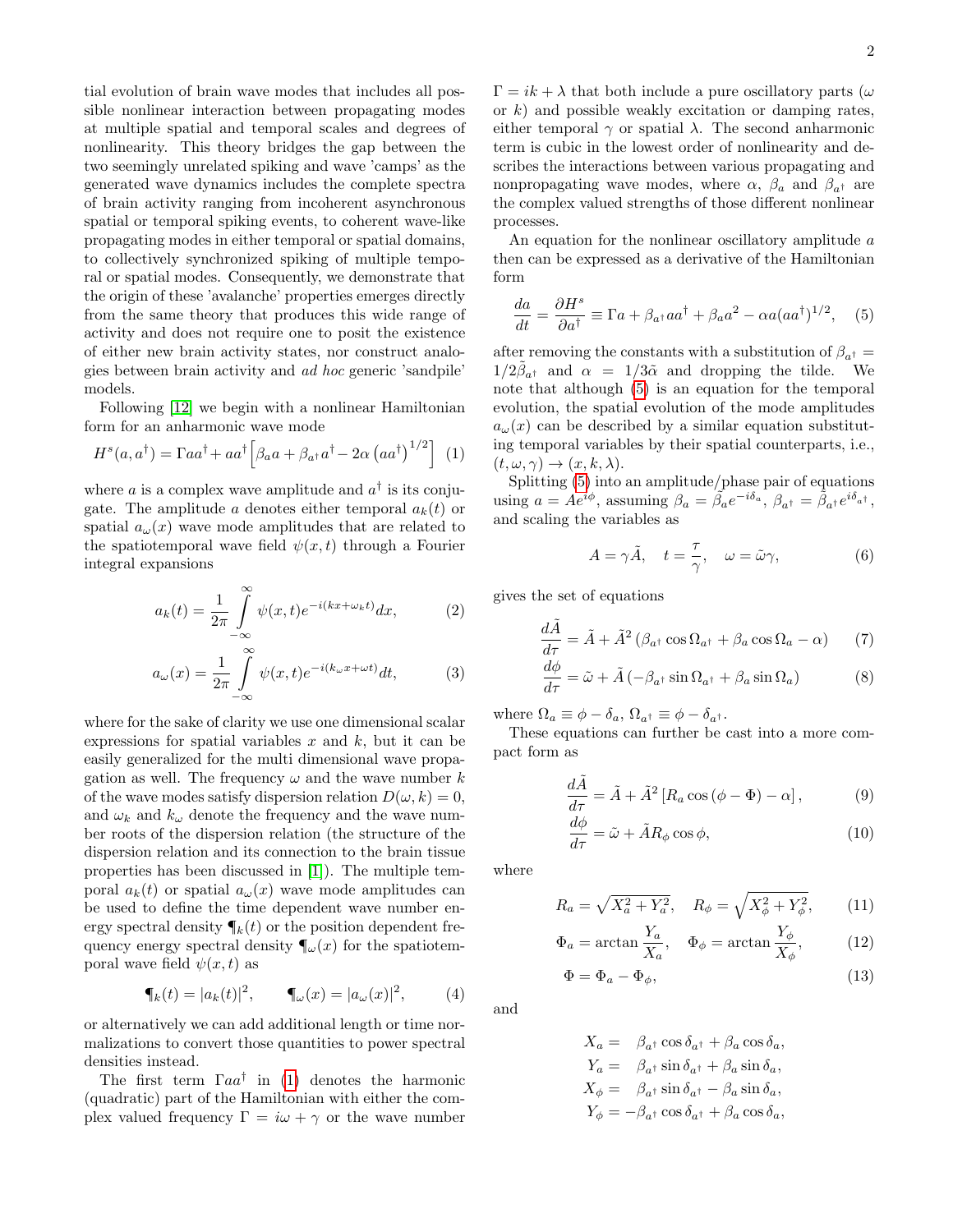An equilibrium (i.e.,  $d\tilde{A}/d\tau = d\phi/d\tau = 0$ ) solution of [\(9\)](#page-1-2) and [\(10\)](#page-1-3) can be found from

$$
-\frac{R_{\phi}}{\tilde{\omega}}\cos\phi + R_{a}\cos\left(\phi - \Phi\right) - \alpha = 0, \qquad (14)
$$

as  $\phi_e = \phi_0 \equiv \text{const}$  and  $\tilde{A}_e = \tilde{\omega}/R_\phi \cos \phi_0 \equiv \text{const.}$  This shows that for  $\alpha > R_a$  there exist critical values of  $\tilde{\omega}$  and  $A_e$ , such that

$$
\tilde{\omega}_c = \frac{R_{\phi}}{\alpha + R_a \cos \Phi}, \quad \tilde{A}_c = \tilde{\omega}_c / R_{\phi} \tag{15}
$$

which can also be expressed in terms of critical value of one of the unscaled variables, either  $\omega$  or  $\gamma$ 

$$
\omega_c = \gamma \tilde{\omega}_c
$$
, or  $\gamma_c = \frac{\omega}{\tilde{\omega}_c}$ , (16)

This equilibrium solution provides the locus of the bifurcation point at where the nonlinear spiking oscillations occur (as was shown both in [\[1\]](#page-5-2) and in [\[12\]](#page-5-13)).

The effective period of spiking  $\mathscr{T}_s$  (or its inverse – either the firing rate  $1/\mathcal{T}_s$  or the effective firing frequency  $2\pi/\mathscr{T}_s$  can be estimated from [\(10\)](#page-1-3) by substituting  $\tilde{A_c}$ for  $A$  (assuming that the change of amplitude  $A$  is slower than the change of the phase  $\phi$ ) as

$$
\mathcal{F}_s = \int\limits_0^{2\pi} \frac{d\phi}{\tilde{\omega} + \tilde{\omega}_c \cos \phi} = \frac{2\pi}{\sqrt{\tilde{\omega}^2 - \tilde{\omega}_c^2}},\tag{17}
$$

giving the unscaled effective spiking period  $T_s$  and the effective firing frequency  $\omega_s$ 

$$
T_s = \frac{\mathcal{I}_s}{\gamma} = \frac{2\pi}{\omega\sqrt{1 - \gamma^2/\gamma_c^2}} = \frac{2\pi}{\omega\sqrt{1 - \omega_c^2/\omega^2}},\qquad(18)
$$

$$
\omega_s = \frac{2\pi}{T_s} = \omega \sqrt{1 - \omega_c^2/\omega^2},\tag{19}
$$

with the periodic amplitude  $\ddot{A}$  reaching the maximum  $\tilde{A}_{max} = 1/(\alpha - R_a)$  and the minimum  $\tilde{A}_{min} = 1/(\alpha + R_a)$ for  $d\tilde{A}/d\tau = 0$  when  $\phi = \Phi$  and  $\phi = \Phi + \pi$  respectively.

The expressions [\(18\)](#page-2-0) and [\(19\)](#page-2-1) are more general than typically used expressions for the scaling exponent in the close vicinity  $|\gamma - \gamma_c| \ll \gamma_c$  of the critical point [\[13\]](#page-5-14). They allow recovery of the correct  $T$  limits both at  $\gamma \to \gamma_c$  with the familiar  $T \sim 1/\sqrt{\gamma_c - \gamma}$  scaling and at  $\gamma \sim 0$  with the period T approaching T<sub>0</sub> as  $T \sim T_0 + O(\gamma^2) \equiv 2\pi/\omega + O(\gamma^2)$ , where  $T_0$  is the period of linear wave oscillations with the frequency  $\omega$ . In the intermediate range  $0 < \gamma < \gamma_c$  the expressions [\(18\)](#page-2-0) and [\(19\)](#page-2-1) show reasonable agreement (Fig. [1\)](#page-2-2) with peak– to–peak period/frequency estimates from direct simulations of the system [\(7\)](#page-1-4) and [\(8\)](#page-1-5).

Taking into account that the initial phase of spiking solutions of [\(9\)](#page-1-2) and [\(10\)](#page-1-3) is a random variable uniformly distributed on  $[0, 2\pi]$  interval, the probability that a spike

<span id="page-2-2"></span>

FIG. 1. Comparison of the analytical expression [\(19\)](#page-2-1) for the effective spiking frequency  $\omega_s = 2\pi/T_s$  (red) and the frequency estimated from numerical solution of [\(9\)](#page-1-2) and [\(10\)](#page-1-3) (blue) as a function of the criticality parameter  $\gamma/\gamma_c$ . In the numerical solution only  $\gamma$  was varied and the remaining parameters were the same as parameters reported in [\[12\]](#page-5-13).

(either positive or the more frequently experimentally re-ported negative [\[5\]](#page-5-6)) with duration width  $\delta t_s$  and with the total period between the spikes  $(T_s)$  will be detected is simply  $\delta t_s/T_s$  – where the distance between spikes is determined as the time interval needed for  $2\pi$  radian phase change, that is the effective spiking period  $T_s$ . Assuming initially that the spike width  $\delta t_s$  does not change when approaching the critical point  $\omega_c$ ,  $\delta t_s$  can be approximated by some fixed fraction of the linear wave period, i.e.,  $\delta t_s \sim \pi/\omega$ , that gives for the probability density

<span id="page-2-3"></span>
$$
P_k^{\{\omega\}}(\omega) \sim \omega^{-1} \sqrt{\omega^2/\omega_c^2 - 1},\tag{20}
$$

<span id="page-2-1"></span><span id="page-2-0"></span>for every wave mode with the wavenumber  $k$ . It should be noted that the probability density  $P_k^{\{\omega\}}$  $\int_k^{\mathcal{U}\cup f}(\omega)$  has no relation and should not be confused with the frequency energy spectral density  $\P_{\omega}(x)$  (or with the power spectral density).

Transforming the frequency dependence of the wavenumber spectra  $P_k^{\{\omega\}}$  $\hat{k}^{\omega}(\omega)$  to the temporal domain  $(T = 2\pi/\omega, T_c = 2\pi/\omega_c)$ 

$$
\int_{\omega_c}^{\infty} P_k^{\{\omega\}}(\omega) d\omega = \int_0^{T_c} P_k^{\{\omega\}}\left(\frac{2\pi}{T}\right) \frac{2\pi}{T^2} dT = \int_0^{T_c} P_k^{\{T\}}(T) dT,
$$
\n(21)

gives for the temporal probability density  $P_k^{\{T\}}$  $\mathcal{C}_k^{(1)}(T)$ 

<span id="page-2-4"></span>
$$
P_k^{\{T\}}(T) \sim T^{-2} \sqrt{1 - T^2 / T_c^2},\tag{22}
$$

hence the scaling of the temporal probability density  $P^{\{T\}}_k$  $\frac{k^{1}}{k}$  follows the power law with -2 exponent with ad-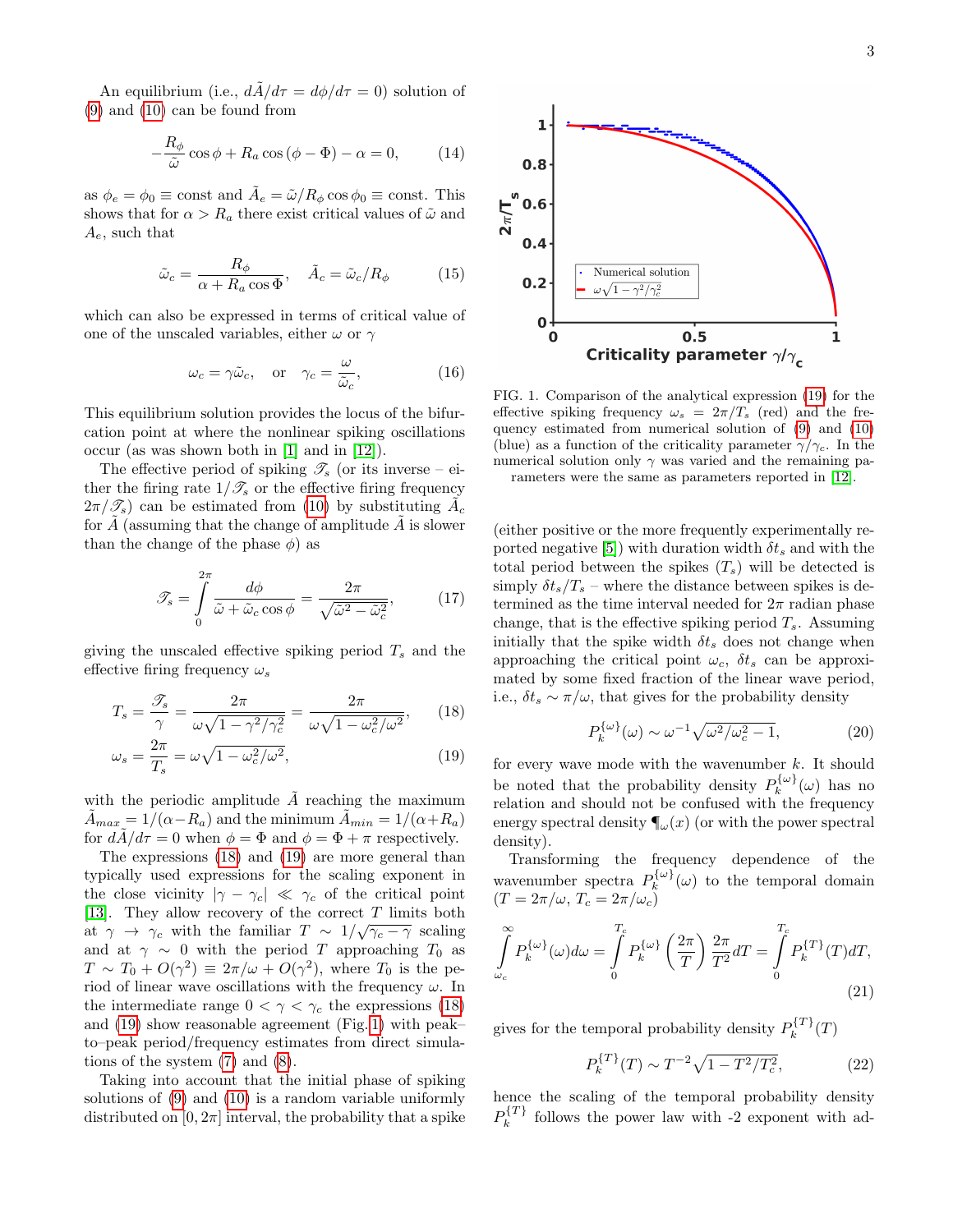ditional  $\sqrt{1 - T / T_c}$  falloff in close vicinity of the critical point in agreement with temporal scaling of neuronal avalanches reported in [\[5\]](#page-5-6).

The above single wave mode analysis shows that the probability density  $P_k^{\{T\}}$  $\kappa^{(1)}$  for any arbitrary selected wave mode k with arbitrary chosen threshold follows power law distribution with -2 exponent, therefore, a mixture of multiple wave modes that enters into the spatiotemporal wave field  $\psi(x, t)$  with different amplitudes and different thresholds will again show nothing more than the same power law distribution.

Due to the reciprocity of the temporal and spatial representations of the Hamiltonian form [\(1\)](#page-1-0) equations for the spatial wave amplitude have the same form as the temporal equations [\(9\)](#page-1-2) and [\(10\)](#page-1-3)

$$
\frac{d\tilde{A}}{d\xi} = \tilde{A} + \tilde{A}^2 \left[ R_a \cos \left( \phi - \Phi \right) - \alpha \right],\tag{23}
$$

$$
\frac{d\phi}{d\xi} = \tilde{k} + \tilde{A}R_{\phi}\cos\phi,\tag{24}
$$

under similar scaling (the spatial equivalent of [\(6\)](#page-1-6)) of the wave amplitude, the coordinate, and the wave number

$$
A = \lambda \tilde{A}, \quad x = \frac{\xi}{\lambda}, \quad k = \tilde{k}\lambda.
$$
 (25)

In the spatial domain, this leads to the critical parameters  $\tilde{A}_c$  and  $\tilde{k}_c$ 

$$
\tilde{k}_c = \frac{R_{\phi}}{\alpha + R_a \cos \Phi}, \quad \tilde{A}_c = \tilde{k}_c / R_{\phi}.
$$
 (26)

Although our simple one dimensional scaling estimates do not take into account the intrinsic spatial scales of the brain, e.g., cortex radius of curvature, cortical thickness, etc., nevertheless, even in this simplified form the similarity between spatial and temporal nonlinear equations suggests that the nonlinear spatial wave behavior will generally look like spiking in the spatial domain where some localized regions of activity are separated by areas that are relatively signal free and this separation will increase near the critical point. Exactly this behavior was reported in the original experimental studies of the neuronal avalanches [\[5\]](#page-5-6), where it was stated that the analysis of the contiguity index revealed that activity detected at one electrode is most often skipped over the nearest neighbors, but this experimental observation of near critical nonlinear waves was instead presented as the indicator that the activity propagation is not wave-like. The effects of the intrinsic spatial scales of the brain will certainly affect the details of the spatial critical wave dynamics and so their inclusion will be important for more completely characterizing the details of brain criticality and will be the focus of future investigations.

Using the spatial equations [\(23\)](#page-3-0) and [\(24\)](#page-3-1) similar scaling results can be obtained for the wave number  $k$  and the linear spatial dimension  $L$  probabilities for every wave mode with the frequency  $\omega$  as

<span id="page-3-3"></span><span id="page-3-2"></span>
$$
P_{\omega}^{\{k\}}(k) \sim k^{-1} \sqrt{k^2 / k_c^2 - 1},\tag{27}
$$

$$
P_{\omega}^{\{L\}}(L) \sim L^{-2} \sqrt{1 - L^2 / L_c^2},\tag{28}
$$

where  $L$  is the linear spatial scale related to the wave number as  $k = 2\pi/L$ .

The linear spatial dimension of the avalanche  $L$  is related to its area S on a 2 dimensional surface as  $L = \sqrt{S}$ , hence

$$
\int_{0}^{L_c} P_{\omega}^{\{L\}}(L) dL = \int_{0}^{S_c} \frac{P_{\omega}^{\{L\}}(\sqrt{S})}{2\sqrt{S}} dS = \int_{0}^{S_c} P_{\omega}^{\{S\}}(S) dS,
$$
\n(29)

$$
P_{\omega}^{\{S\}}(S) \sim S^{-3/2}\sqrt{1 - S/S_c},\tag{30}
$$

<span id="page-3-1"></span><span id="page-3-0"></span>hence the spatial probability scaling for the size S follows the power law with  $-3/2$  exponent again with additional  $\sqrt{1 - S/S_c}$  falloff in close vicinity of the critical point, that is also in agreement with experimentally reported spatial scaling of neuronal avalanches [\[5\]](#page-5-6). We would like to mention that the nonlinear anharmonic oscillations described by the  $(9)$  and  $(10)$  only exists for frequencies and wave numbers that are above the critical frequency  $\omega_c$  or the critical wave number  $k_c$  values that define maximal possible temporal  $T_c$  or spatial  $L_c$  scales of the nonlinear oscillations. If the finite system sizes are below those maximal values the cutoffs will be defined by the system scales.

The assumption of the fixed spike duration  $\delta t_s$  used in [\(20\)](#page-2-3) and [\(22\)](#page-2-4) (or the spike length for spatial spiking in [\(27\)](#page-3-2) and [\(28\)](#page-3-3)) can be improved by estimating the scaling of the spike width as a function of the criticality parameter from the amplitude equation (we will use the temporal form of the equation [\(9\)](#page-1-2) but the spatial analysis with equation  $(23)$  is exactly the same).

Dividing equation [\(9\)](#page-1-2) by A and taking an integral around some area in the vicinity of the amplitude peak  $A_{max}$  we can write

$$
\int_{\tilde{A}_{-}}^{\tilde{A}_{+}} \frac{1}{\tilde{A}} d\tilde{A} = \int_{\tau_{-}}^{\tau_{+}} d\tau + \int_{\Phi_{-}}^{\Phi_{+}} \frac{\tilde{\omega}_{c} R_{a} \cos(\phi - \Phi) - \alpha}{\tilde{\omega} + \tilde{\omega}_{c} \cos \phi} d\phi, \quad (31)
$$

where  $\tau_{\pm} = \tau_{max} \pm \delta \tau$ , and  $\tau_{max}$  is the location of spiking peak. Neglecting the spike shape asymmetries, i.e., assuming that  $\tau_{\pm}$  correspond to symmetric changes in both the amplitudes  $\tilde{A}_{\pm} = \tilde{A}(\tau_{\pm}) = \tilde{A}_{max} - \delta \tilde{A}$ , and the phases  $\Phi_{\pm} = \Phi(\tau_{\pm}) = \Phi \pm \delta \Phi$ , we can then estimate the spike duration  $\delta t_s \equiv (\tau_+ - \tau_-)/\gamma$  as

<span id="page-3-4"></span>
$$
\delta t_s = \frac{1}{\gamma} \int_{\Phi - \delta \Phi}^{\Phi + \delta \Phi} \frac{1 - R(\cos(\Phi) + \cos(\phi - \Phi))}{\tilde{\omega} + \tilde{\omega}_c \cos \phi} d\phi, \quad (32)
$$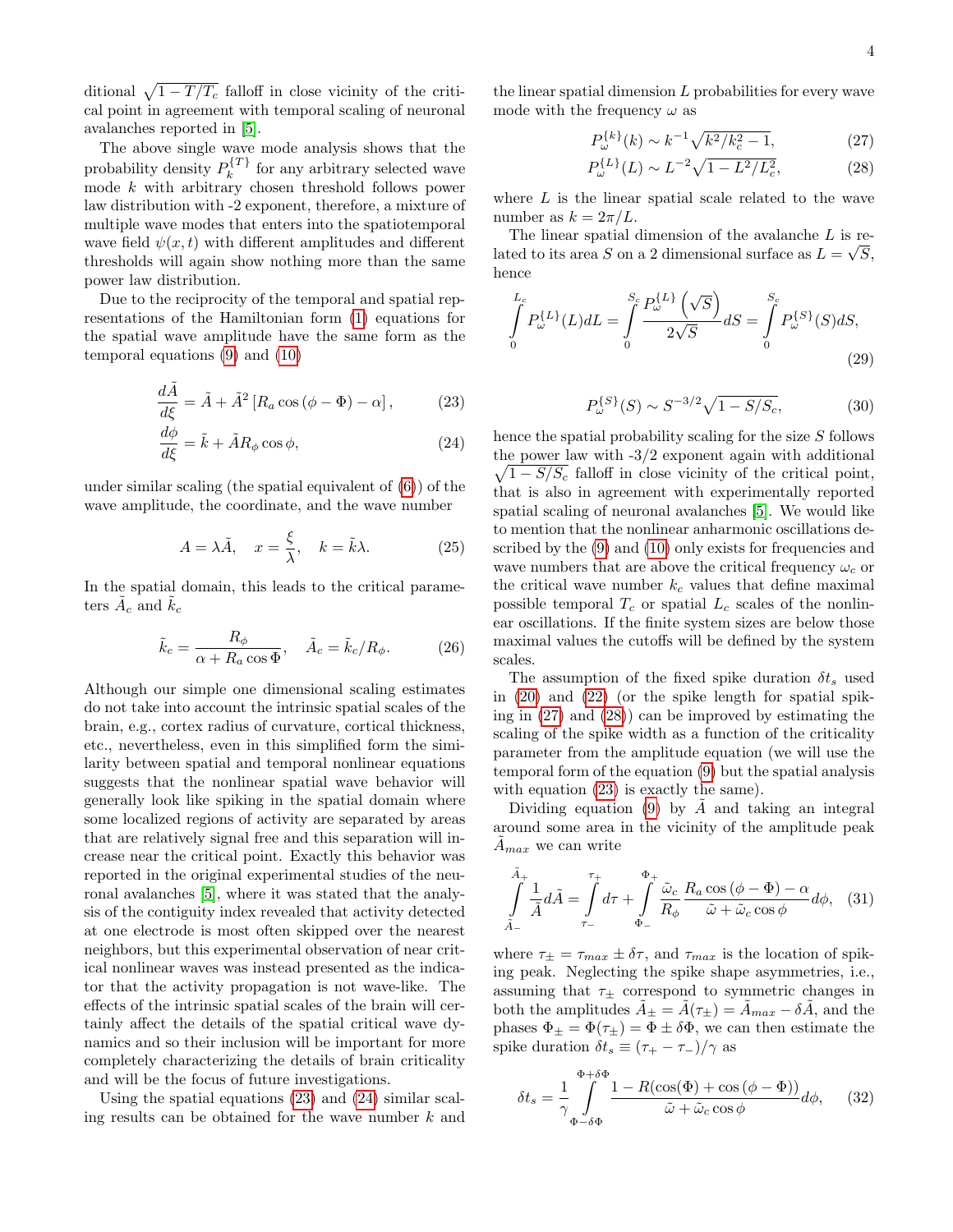where, similar to the spiking period estimation in [\(18\)](#page-2-0), we again assume that the main contribution comes from the change of the oscillation phase, hence  $\tilde{A}_c$  can be substituted for  $\tilde{A}$ . For  $\delta\Phi$  some fixed value that is smaller or around a quarter of the period (i.e.,  $\delta \Phi \leq \pi/2$ ) can be chosen, and  $R = \tilde{\omega}_c R_a / R_{\phi}$ .

An expression [\(32\)](#page-3-4) can be evaluated in closed form but we do not include it here and instead plotted the final spatial probability density spectra  $P(S/S_c)$ , similarly obtained from the expression for  $\delta l_s/L_s$  again substitutobtained from the expression for  $\partial t_s/L_s$  again substituting  $L = \sqrt{S}$  and  $dL = dS/(2\sqrt{S})$ , for several values of the phase shift  $\Phi$  (Fig[.2\)](#page-4-0). The spectra clearly show again the same power law dependence with -3/2 exponent as was reported in [\[5\]](#page-5-6) followed by a steep falloff sufficiently close to the critical point. What is interesting, however, is that the spectra for  $\Phi = \pi/2$  (and this is the phase shift value used for spiking solutions reported in [\[1,](#page-5-2) [12\]](#page-5-13)) recover even the fine structure of the scaling and clearly show the small bump at the end of the scale free part of the spectra where the local probability deflects from the initial -3/2 power exponent and flattens first before turning in to the steep falloff. These small bumps are evident in all experimental spectra [\[5\]](#page-5-6) shown on the insert in Fig. [2.](#page-4-0)

<span id="page-4-0"></span>

FIG. 2. Analytical probability density spectra as a function of brain waves criticality parameter  $S/S_c$  show excellent agreement with the experimental avalanche data (insert, from [\[5\]](#page-5-6)) reproducing not only the overall shape of the spectra with the -3/2 power exponent at the initial scale free part of the spectra and the steep falling edge in the vicinity of the critical point, but also reproduce the fine details such as the small bumplike flattening of the spectra at the transition from -3/2 leg to the steep falling edge that is clearly evident in experimental spectra.

In summary, in this Letter we have presented an analysis of temporal and spatial probability density spectra that are generated due to the critical dynamics of

the nonlinear weakly evanescent cortical wave (WET-COW) modes [\[1\]](#page-5-2). The Hamiltonian framework developed for these WETCOW modes in [\[12\]](#page-5-13) is advantageous in that it explicitly uncovers the reciprocity of the temporal and the spatial dynamics of the evolutionary equations. Therefore, in the nonlinear regime sufficiently close to the critical point the spatial behavior of the wave modes displays features similar to the properties of their nonlinear temporal dynamics that can be described as spatial domain spiking, with localized regions of wave activity separated by quiescent areas, with this spatial spiking intermittence increasing near the critical point. Similar spatial behavior was observed experimentally in neuronal avalanches, when activity detected at one electrode was typically skipped over the nearest neighbors. This was interpreted as evidence that avalanche spatial intermittency is not wave-like in nature [\[5\]](#page-5-6). Our results demonstrate the contrary, however: the spatial patterns are the direct result of nonlinear interactions of weakly evanescent cortical waves.

Both temporal and spatial scaling expressions analytically estimated from the nonlinear amplitude/phase evolutionary equations show excellent agreement with the experimental neuronal avalanche probability spectra reproducing not only the general average power law exponent values and falloffs in the vicinity of the critical point, but also finding some very subtle but nevertheless clearly experimentally evident fine details, like bumps in the transition region at the edge of the scale free part of the probability spectra.

The brain wave model thus uncovers the physical processes behind the emergence of avalanches that were hidden for almost 20 years since their discovery and demonstrates that the power scaling property of the neuronal avalanches can be explained by the same criticality that is responsible for spiking events in either space or time and is a consequence of a nonlinear interaction of weakly evanescent transverse cortical waves (WETCOWs, [\[1\]](#page-5-2)). The origin of these 'avalanche' properties emerges directly from the same theory that produces the wide range of oscillatory, synchronized, and wave-like network states, and does not require one to posit the existence of either new brain activity states, nor construct analogies between brain activity and ad hoc generic 'sandpile' models [\[14\]](#page-5-15).

In a more general way these results may be applicable not only to neuronal avalanches but to many other physical systems that involve wave processes as they show that a system of wave modes interacting through all possible combinations of the third order nonlinear terms described by a general wave Hamiltonian necessarily produces anharmonic wave modes with temporal and spatial scaling properties that follow scale free power laws.

LRF and VLG were supported by NSF grant ACI-1550405, UCOP MRPI grant MRP17454755 and NIH grant R01 AG054049.